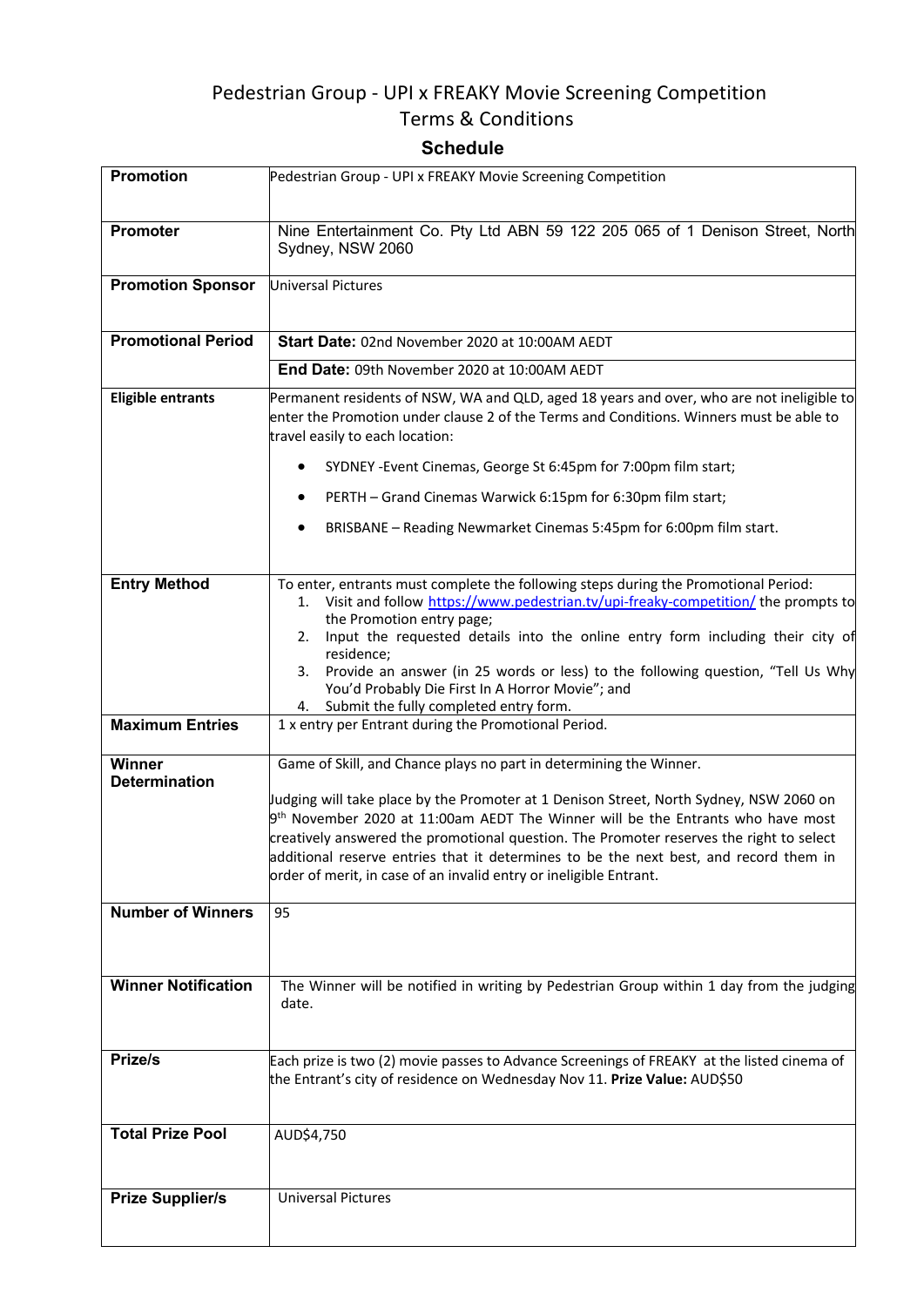| <b>Winner Publication</b>        | N/A                                                                                 |
|----------------------------------|-------------------------------------------------------------------------------------|
|                                  |                                                                                     |
| <b>Unclaimed Prize Datel</b>     | 10 <sup>th</sup> November 2020 at 12pm AEDT                                         |
|                                  |                                                                                     |
| <b>Unclaimed Prize</b><br>Winner | The Winner will be notified by Pedestrian Group within 1 day from the judging date. |
| <b>Notification</b>              |                                                                                     |
| <b>Unclaimed Prize</b><br>Winner | N/A                                                                                 |
| <b>Publication</b>               |                                                                                     |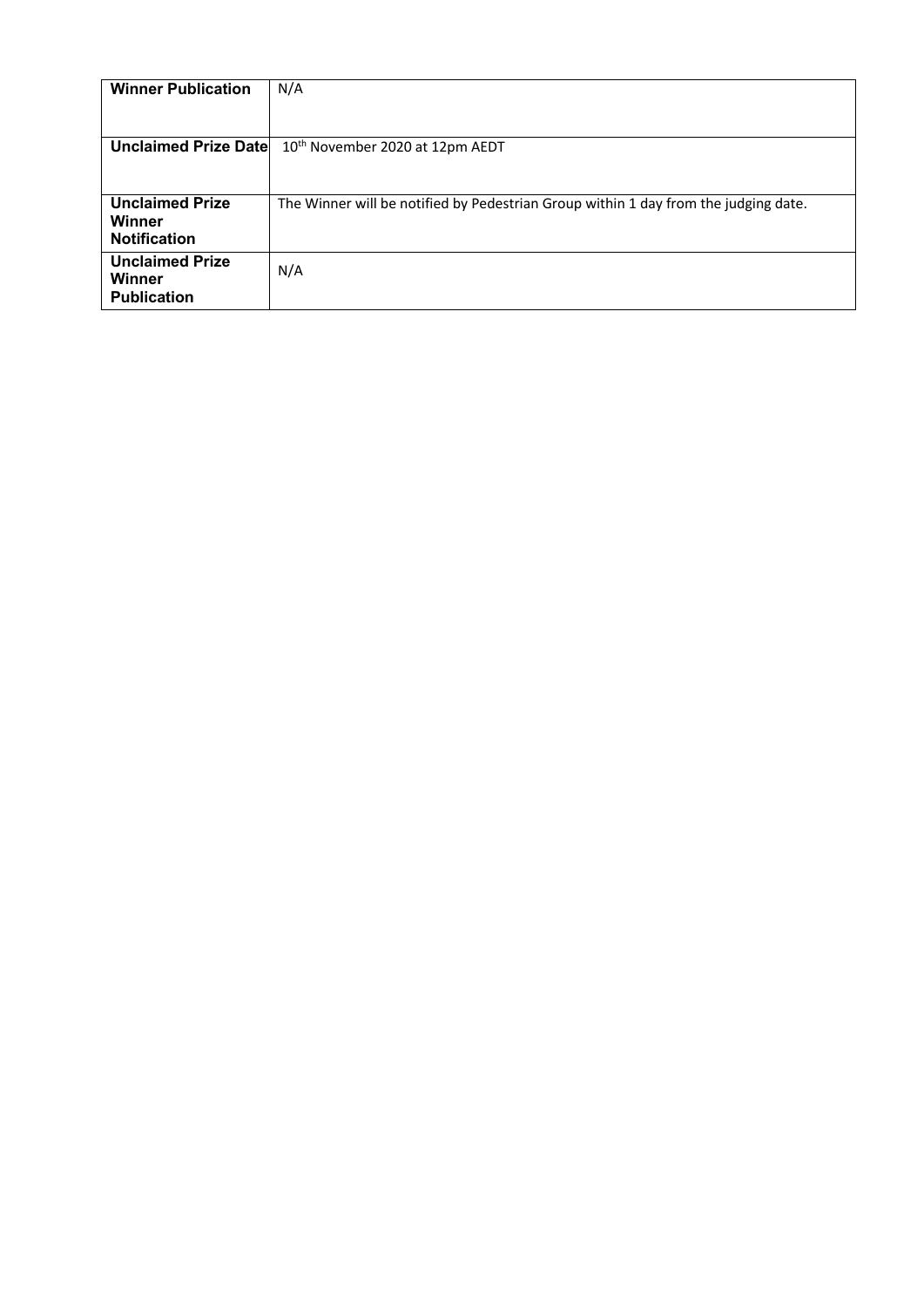## **Terms and Conditions**

## **Entry into the Promotion**

- 1 The Schedule above and all other entry instructions and prize information published by the Promoter form part of these Terms and Conditions. Each Entrant agrees and acknowledges that they have read these Terms and Conditions (and Schedule) and that entry into the Promotion constitutes acceptance of these Terms and Conditions (and Schedule). All capitalised terms used in these Terms and Conditions have the meaning given in the Schedule, unless stated or as the context otherwise provides.
- 2 Entry is not open to:
	- a) directors, management, employees, officers and contractors of:
		- i. the Promoter,
		- ii. the Promotion Sponsor,
		- iii. the Prize Supplier/s,
		- iv. any related bodies corporate of the Promoter, the Promotion Sponsor and the Prize Supplier/s, and
		- v. the agencies and companies associated with the Promoter or the Promotion;
	- b) a spouse, de facto spouse, partner, guardian, parent, child or sibling (whether natural or by marriage or adoption) of any person set out in clause 2a).
- 3 Entries must be received by the Promoter during the Promotional Period. All entries are deemed to be received at the time of receipt by the Promoter, not the time of transmission by the Entrant. Records of the Promoter and its agencies are final and conclusive as to the time of receipt.
- 4 Entrants may submit entries up to the Maximum Entries.
- 5 Any and all entries that are made using any automated entry means, computer entry service or any other mechanical or electronic means that allows an individual to automatically enter repeatedly are invalid and will be rejected by the Promoter.
- 6 Entry into the Promotion via social media, promotional website or email is free. However, any costs associated with accessing the relevant social media platform, promotional website or email service are the responsibility of each Entrant and dependent on the internet service provider used.
- 7 All entries to the Promotion may be subject to verification by the Promoter. Entrants must, within seven (7) days of being asked and at the Promoter's cost, allow the Promoter to inspect and copy any documents that the Promoter may request establishing eligibility to enter the Promotion, including but not limited to receipts, evidence of age, residence and identity. The Promoter may decide in its sole discretion which documents are considered suitable for establishing eligibility to enter or win. If a Winner cannot provide suitable proof of eligibility to the Promoter's satisfaction, they forfeit their Prize in whole and no substitute or compensation will be offered.
- 8 The Promoter may, at its absolute discretion, declare any or all entries made by an Entrant to be invalid if the Entrant:
	- a) fails to establish their entitlement to win the Promotion to the Promoter's satisfaction; or
	- b) fails to produce items as required by these Terms and Conditions or produces items that appear to be illegible, stolen, forged, reconstructed, altered, incomplete or tampered with in any way; or
	- c) appears, to the Promoter, to have tampered with, or benefited from tampering with, the entry process; or
	- d) has submitted an entry that is not in accordance with these Terms and Conditions; or
	- e) has, in the opinion of the Promoter, engaged in conduct in entering the Promotion which is fraudulent, misleading, deceptive or generally damaging to the goodwill or reputation of the Promotion or Promoter.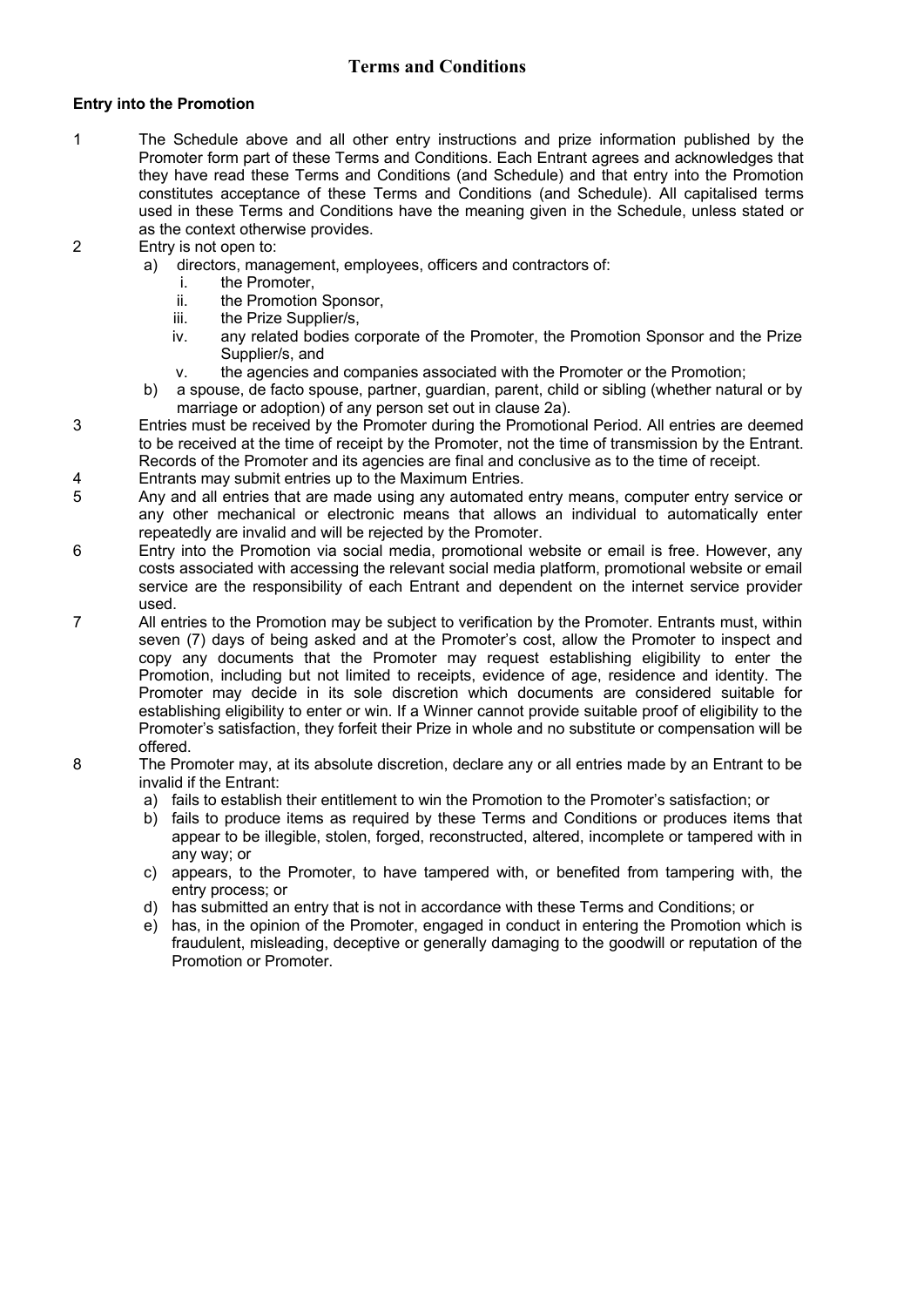### **Entry material**

- 9 Entries must be submitted in accordance with the Entry Method and must not be: incomplete; incomprehensible; unlawful or capable of violating any law or giving rise to a civil action; obscene; defamatory or libellous; threatening or harassing; pornographic or contain nudity; hateful; offensive; incite or be capable of encouraging conduct that would be considered a criminal offence; and in violation of the terms and conditions of the relevant social media platform used to enter the Promotion.
- 10 Entrants warrant that their entry is their own original work, it is not copied in any manner from any other work, and it does not infringe the copyright, moral rights, trade mark rights or any other rights of any third party.
- 11 All entries immediately become and remain the property of the Promoter. The Promoter reserves the right to use, reproduce, distribute, prepare derivative works of and display the entry material (and authorise others to do the same) for the purposes of conducting and promoting the Promotion, awarding the Prize and advertising and marketing the Promoter or the Promotion and/or future promotions on all media now known or later devised, in perpetuity.
- 12 By entering the Promotion, Entrants consent to any use of their entry by the Promoter which may otherwise infringe an Entrant's moral rights in the entry material, including (without limitation), exercising any of the rights in the entry material without identifying the Entrant, and using the entry material in any way that the Promoter sees fit, even if it results in derogatory treatment of the entry material (as defined in the *Copyright Act 1968* (Cth)).
- 13 Each Entrant warrants that:
	- a) they have the full power and capacity to grant the rights, warranties and consents set out in these Terms and Conditions;
	- b) they will fully indemnify the Promoter against any loss or damage suffered by the Promoter: i. if any of the warranties given by the Entrant are false;
		- ii. as a result of any breach of clauses 9 and 10 of these Terms and Conditions by the Entrant; and
	- c) they have express consent from each person appearing in the entry material (or if a person appearing in the entry material is under the age of 18 from that person's parent or legal guardian) and the owner of any private property (including any items, objects or real property) appearing in the entry material.

### **Winners**

- 14 The Number of Winners will be determined from all valid and eligible entries received during the Promotional Period in accordance with the Winner Determination. The Winner/s will receive the Prize/s.
- 15 The Winner/s will be notified in accordance with the Winner Notification.
- 16 All reasonable attempts will be made to contact the Winner/s. If a Prize is:
	- a) not claimed by the Winner by the Unclaimed Prize Date; or
	- b) forfeited for any reason,

that Prize will be awarded to the next best entry. The winner of the Unclaimed Prize will be notified in accordance with the Unclaimed Prize Winner Notification.

### **General prize terms**

- 17 All Prize values are correct and based on the recommended retail value at the Start Date of the Promotion.
- 18 If a Prize or any part of a Prize is unavailable for any reason, the Promoter will, in its absolute discretion, substitute the Prize with another item of no lesser retail value.
- 19 Unless expressly stated as being included in the Prize/s, all other costs and expenses associated with taking the Prize/s become the responsibility of Winner/s and their guest/s, including but not limited to:
	- a) taxes;
	- b) transfers;
	- c) spending money;<br>d) meals;
	- meals:
	- e) transport to/from the prize location;
	- f) any extra activities; and
	- g) all other incidental and ancillary costs incurred by Winner/s and/or their guest/s as a direct or indirect result of taking the Prize.
- 20 Prizes cannot be refunded or exchanged and, except as expressly permitted by these Terms and Conditions, cannot be taken as a monetary payment.
- 21 Prizes may be transferred at the Promoter's sole discretion. If the Promoter exercises its discretion to allow a Winner to transfer their Prize, the transfer will be on the condition that the transferee accepts these Terms and Conditions and the Promoter may require such acceptance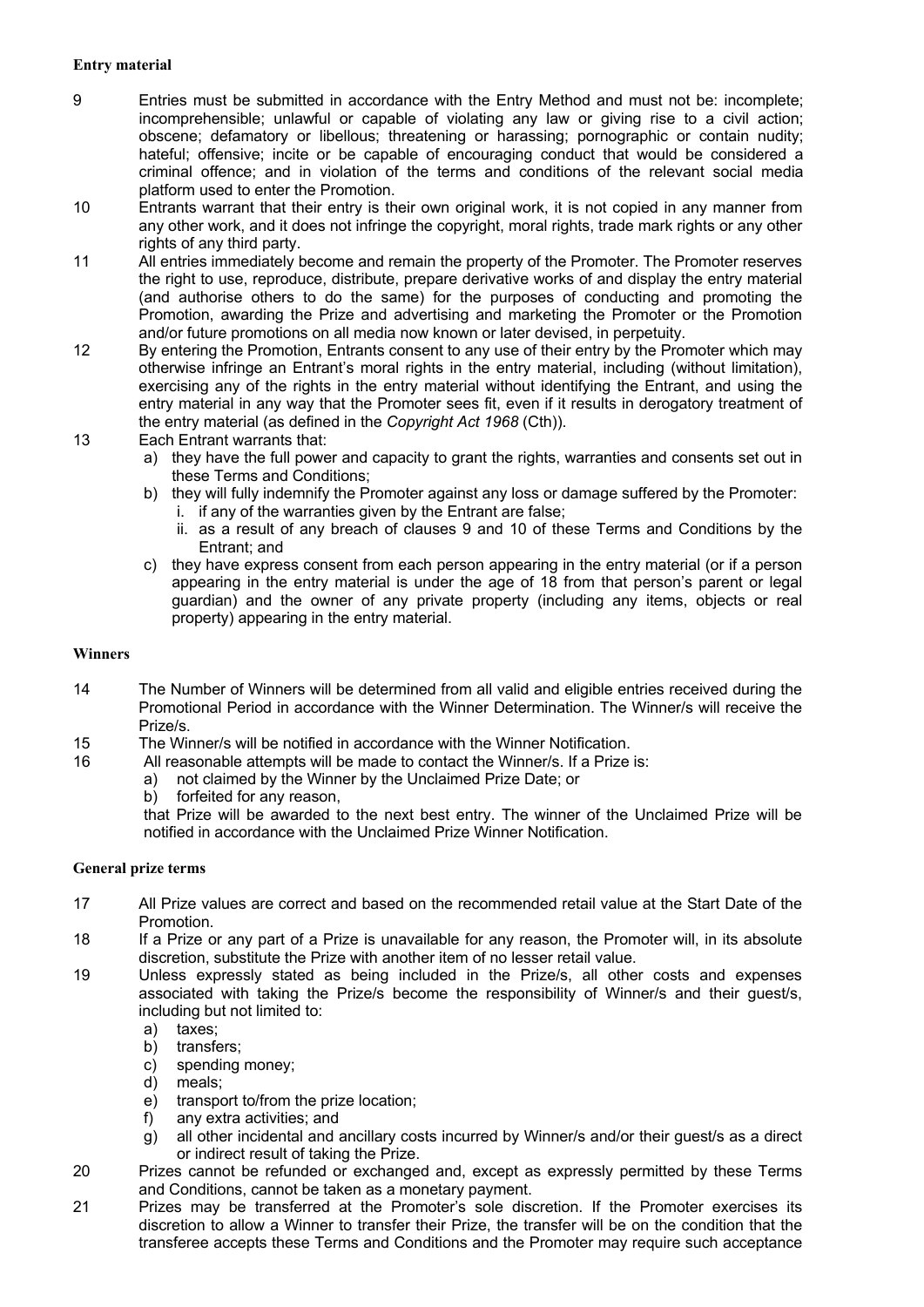in writing at its absolute discretion.

22 All aspects of a Prize must be taken together as a package. Prizes including attendance to an event must be taken to coincide with that event. If for any reason a Winner does not (or is unable to) take their Prize or an element of their Prize at the time stipulated by the Promoter, they forfeit their Prize or that element of their Prize and no compensation or substitute will be offered.

- 23 The Promoter reserves the right to refuse to allow an Entrant/Winner and/or their guest/s to take part or continue to take part in any aspects of the Promotion or Prize/s, for any inappropriate behaviour (including intoxication), if the relevant person does not or is not able to comply with any requirements normally associated with the particular activity or if the Promoter determines, based on the advice of an appropriate and relevant medical professional, that the relevant person is not sufficiently healthy or fit so as to safely participate in the Promotion or Prize/s.
- 24 Prizes may not, without the prior written consent of the Prize Supplier/s and the Promoter, be resold or offered for resale at a premium (including via online auction sites) or used for advertising, promotion or other commercial purposes (including competitions and trade promotions) or to enhance the demand for other goods or services. If a Prize is sold or used in breach of this condition, the Promoter or the Prize Supplier/s may, at their absolute discretion, withdraw the Prize. Where a Prize has been withdrawn in accordance with this clause, no refund, substitute or compensation will be offered and the Winner and any person who has purchased or otherwise bears that ticket will be refused entry.
- 25 If the Winner/s and/or their guest/s are under the age of 18, they must be accompanied on their Prize by a parent or legal guardian.
- 26 Winner/s should seek independent financial advice at the Winner's sole expense regarding any tax implications relating to the Prize/s or acceptance of the Prize/s.
- 27 Prizes cannot be used in conjunction with any other discounts or special offers.
- 28 Each Prize will be awarded to the person named in the winning entry as judged in accordance with the Winner Determination.
- 29 Each Prize will be awarded in the Promoter's sole discretion. The Promoter may invalidate any prize claim where the Winner has breached these Terms and Conditions or otherwise failed to comply with any requirement under these Terms and Conditions.
- 30 It is a condition of accepting the Prize/s that the Winner/s and their guest/s must sign a legal release or releases in a form determined by the Promoter, Prize Supplier/s and/or the Promotion Sponsor in their absolute discretion.
- 31 Movie pass prizes are only valid for the period as advised by the Promoter or Prize Supplier/s and can only be redeemed in accordance with the Prize Supplier's terms and conditions.

### **Publicity**

- 32 By accepting a Prize, Winner/s and their guest/s agree that:
	- a) if requested by the Promoter, the Winner/s and their guest/s will:
		- i. provide comments about the Promotion and/or a photo or audio-visual clip of themselves; and
		- ii. participate in any promotional activity in connection with the Promotion or the Prize;
	- b) the Promoter may use their name, image, comments, photographs or audio-visual clips (**Materials**) for publicity and promotional purposes in any form of media, without reference or compensation to the Winner/s and their guest/s or any other person;
	- c) the Promoter may use, reproduce, edit and communicate to the public the Materials at any time in any form of media;
	- d) the Promoter may license, authorise or otherwise transfer the rights in the Materials to others to do the same; and
	- e) the Winner/s and their guest/s unconditionally and irrevocably consent to any act or omission that would otherwise infringe any of their moral rights in the Materials and waive all moral rights in the Materials.

### **Use of social media**

- 33 The following terms apply to the extent that the Promotion is conducted on, advertised or promoted on a social media platform owned by a third party (**Platform Operator**):
	- a) each Entrant acknowledges and agrees that the Promotion is in no way sponsored, endorsed or administered by, or associated with, any Platform Operator.
	- b) each Entrant releases each Platform Operator and its associated companies from all liabilities arising in respect of the Promotion;
	- c) to the extent relevant to the Promotion, the Promoter agrees and each Entrant must agree to adhere to the prevailing terms and conditions of each Platform Operator;
	- d) Entrants understand that they are providing their information to the Promoter and not to the Platform Operator;
	- e) Entrants are solely responsible and liable for any content or information they transmit to other users of the Platform Operator; and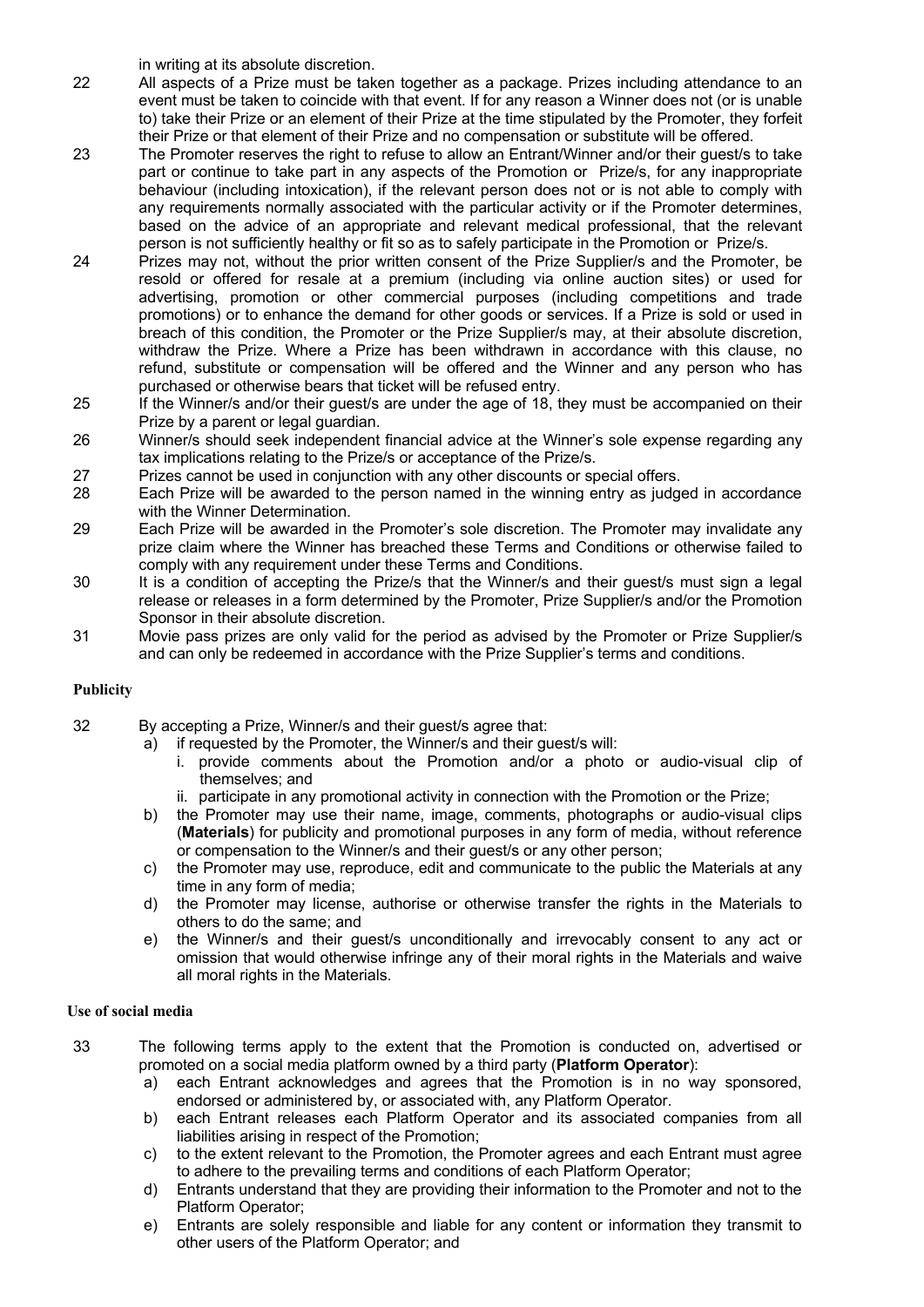f) any questions, comments or complaints about the Promotion must be directed to the Promoter not the Platform Operator.

#### **Limitation of liability**

- 34 Nothing in these Terms and Conditions limits, excludes or modifies or purports to limit, exclude or modify the statutory consumer guarantees as provided under the *Competition and Consumer Act 2010*, as well as any other implied warranties under the *Australian Securities and Investments Commission Act 2001* or similar State and Territory consumer protection laws (**Non-Excludable Guarantees**). Except for any liability that cannot by law be excluded, including the Non-Excludable Guarantees, the Promoter, its associated agencies and companies and those agencies and companies associated with or involved in the Promotion (including each of their respective directors, officers, employees, servants, contractors and agents past and present) exclude all liability (including negligence), for any personal injury or death; or any loss or damage; whether direct, indirect, special or consequential (including loss of opportunity and loss of profit), arising in any way out of the Promotion or the Prize/s.
- 35 Except for any liability that cannot by law be excluded, including the Non-Excludable Guarantees, the Promoter, its associated agencies and companies and those agencies and companies associated with or involved in the Promotion (including each of their respective directors, officers, employees, servants, contractors and agents past and present) is not responsible for and excludes all liability (including negligence), for any personal injury or death; or any loss or damage; whether direct, indirect, special or consequential (including loss of opportunity and loss of profit), arising in any way out of:
	- a) any technical difficulties or equipment malfunction (whether under the Promoter's control);
	- b) any incorrect or inaccurate information, caused either by users, by any of the equipment or programming associated with or used in connection with the Promotion, or by any technical error that may occur in the course of the Promotion;
	- c) any delays or failures in any telecommunications services or equipment;
	- d) any error, omission, interruption, deletion, defect, delay in operation or transmission, theft, destruction, unauthorised access or third party interference;
	- e) any entry or prize claim that is late, lost, incomplete, incorrectly submitted, delayed, illegible, corrupted, altered, damaged or misdirected (whether after their receipt by the Promoter) due to any reason beyond the reasonable control of the Promoter;
	- f) any variation in Prize value to that stated in these Terms and Conditions;
	- g) any tax liability incurred by a Winner or Entrant;
	- h) if a Prize or any part of a Prize is unavailable for any reason; or
	- i) use of the Prize/s.
- 36 If a Prize is to be delivered directly to a Winner by a third party supplier, the Promoter accepts no responsibility or liability for any delay or failure by the third party to deliver the Prize, any loss or damage to the Prize, any delay or failure relating to the Prize itself or failure by the third party supplier to meet any obligations in these Terms and Conditions or otherwise.

#### **General**

- 37 The Promoter reserves the right to take any action necessary in its sole discretion at any time,.
- 38 If there is a dispute concerning the conduct of the Promotion, the decision of the Promoter is final and binding on each Entrant and no correspondence will be entered into.
- 39 Prize/s and participation in this Promotion may be subject to additional terms and conditions imposed by third parties. Entrants and Winners must comply with any such additional terms and conditions. The Promoter does not accept any responsibility and is not liable for any additional conditions imposed on the taking of a Prize or participation in the Promotion. The terms and conditions which apply to a Prize at the time it is issued to a Winner will prevail over these Terms and Conditions, to the extent of any inconsistency.
- 40 If for any reason any aspect of this Promotion is not capable of running as planned, including, without limitation, by reason of computer virus, communications network failure, bugs, tampering, unauthorised intervention, pandemic, fraud, technical failure, acts of God, civil unrest, strike, war, act of terrorism or any other cause beyond the control of the Promoter, the Promoter reserves the right in its sole discretion to cancel, terminate, modify or suspend the Promotion and invalidate any affected entries, or suspend or modify a Prize.
- 41 Any attempt to cause damage to any website or the information on any website associated with this Promotion or to otherwise undermine the fair and legitimate operation of this Promotion may be a violation of criminal and civil laws. The Promoter and the Prize Supplier/s reserve the right to seek damages in the fullest extent permitted by law if any such attempt is made, whether that attempt results in any such damage, interference or undermining.
- 42 These Terms and Conditions are governed by the laws of New South Wales and each of the relevant State authorities.
- 43 Failure by the Promoter to enforce any of its rights at any stage does not constitute a waiver of